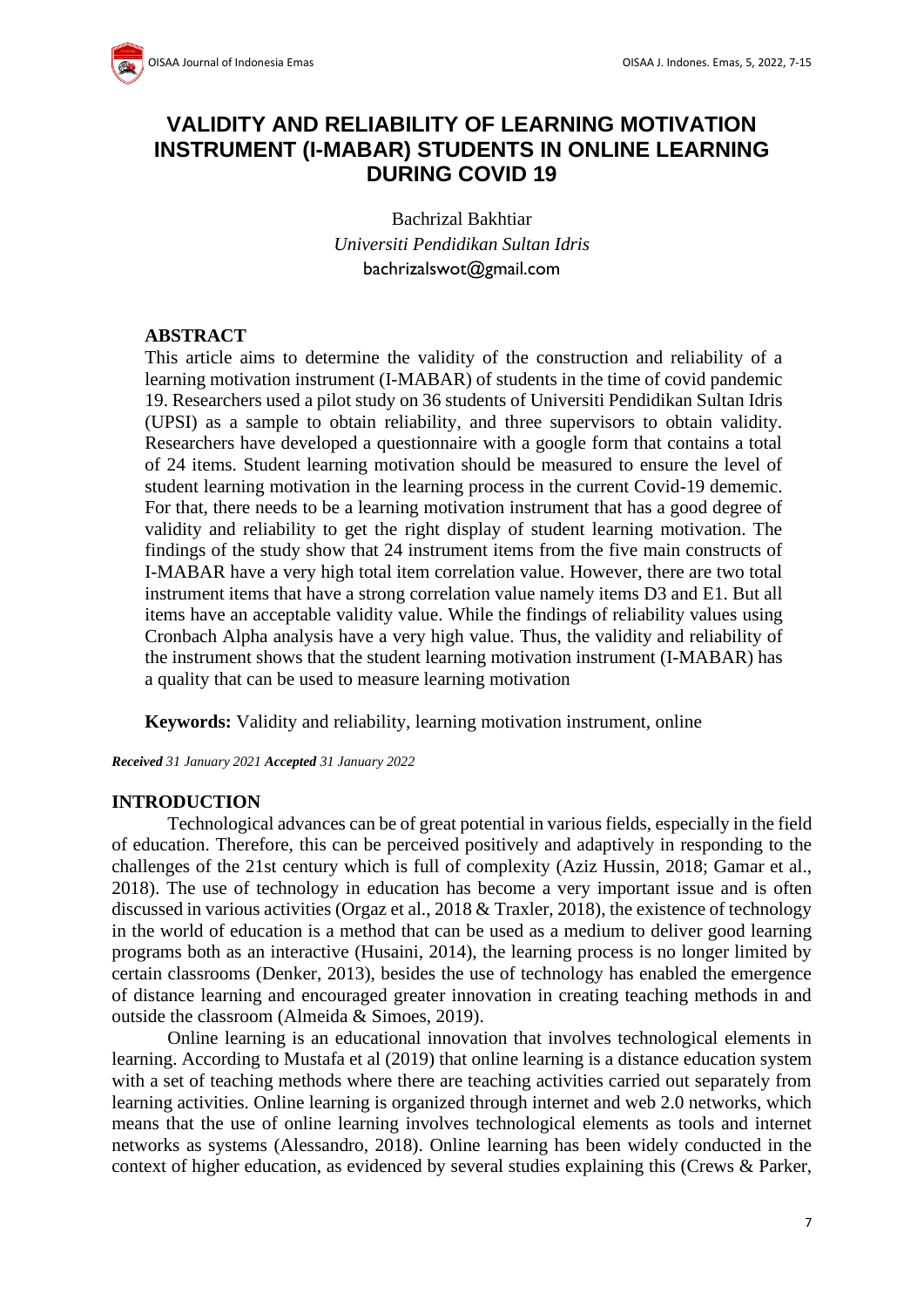

2017; Mather & Sarkans, 2018), online learning provides benefits in helping provide access to learning for everyone, thus eliminating physical barriers as a factor for learning within the scope of the classroom (Riaz, 2018), in fact this is seen as something that is effective to apply, especially in higher education. However, according to Pilkington (2018) it is undeniable that not all learning can be transferred to the online learning environment.

A new disease that has never been identified before in humans is Coronavirus 2019 (Covid-19), on January 30, 2020 the WHO has declared it a world-leading public health emergency (Zhou et al., 2020). The Covid-19 pandemic is a multi-dimensional problem facing the world, it also affects the education sector which causes a decrease in the quality of learning in students (Sahu, 2020), this pandemic emergency needs a learning system replaced with online learning until the learning process continues ( , 2020), this clearly changes the pattern of learning that requires teachers and educational developers to provide learning materials and teach students directly through remote digital tools (United Nations, 2020). Online learning allows students to have the flexibility to learn, so they can learn anytime and anywhere.

In addition, students can interact with lecturers using several applications such as eclassroom, video conference, google meet, zoom or through WhatsApp group (Dhull & Sakshi, 2017). This learning activity is an educational innovation to answer the challenges of the existence of various learning resources. The success of a learning model or media depends on the characteristics of the student. This is stated by Nakayama et al (2014) that all literature shows that not all students will be successful in online learning, this is due to differences in learning environment factors and student characteristics. One of the successes in learning is related to student motivation (Schunk et al., 2014).

According to Brophy (2010) that motivation is the construction of theories to explain initiation, direction, intensity, persistence, and quality of behavior, especially behavior directed at purpose. Motivation gives impetus for action aimed at the desired direction both physically and mentally, so that activity becomes a very important part of motivation (Lee & Martin, 2017). Motivation can influence what we learn, how we learn, and when we choose to learn (Schunk & Usher, 2012). This is also shown by research that explains that motivated students tend to do challenging activities, actively engage, enjoy the process of learning activities and show improved learning outcomes, perseverance and creativity (Samir Abou El-Seoud et al., 2014), In addition. , designing a learning environment that motivates students can attract students (Keller, 2010).

According to Selvi (2010), online learning is often needed to be more motivated because the learning environment usually relies on motivation and characteristics related to curiosity and self-regulation to engage the learning process. In fact, technology itself is seen by some as an inherent motivation because it provides a number of qualities that are recognized as important in cultivating intrinsic motivation, namely challenge, curiosity, innovation and fantasy (Lepper et al., 2005; Lin et al., 2008) . Motivation is considered an important factor for learning success including in online learning environment, so it is necessary to reconsider learning motivation in learning environment using technology (Harandi, 2015). Therefore, it is important for researchers in the world of education to study in depth how student motivation in online learning especially learning activities are carried out during the Covid-19 Pandemic. The aspects studied in this study are related to the aspects explained by Hamzah B. Uno (2007) who wrote 5 indicators of learning motivation, namely focus, curiosity, enthusiasm, freedom, readiness, enthusiasm or support, never give up , and confident.

Student learning motivation should be measured to ensure the level of student learning motivation in the learning process in the current Covid-19 dememic. For that, there needs to be a learning motivation instrument that has a good degree of validity and reliability to get the right display of student learning motivation. Therefore, there is a need to create a learning motivation instrument based on theory that can be used in the context of matching education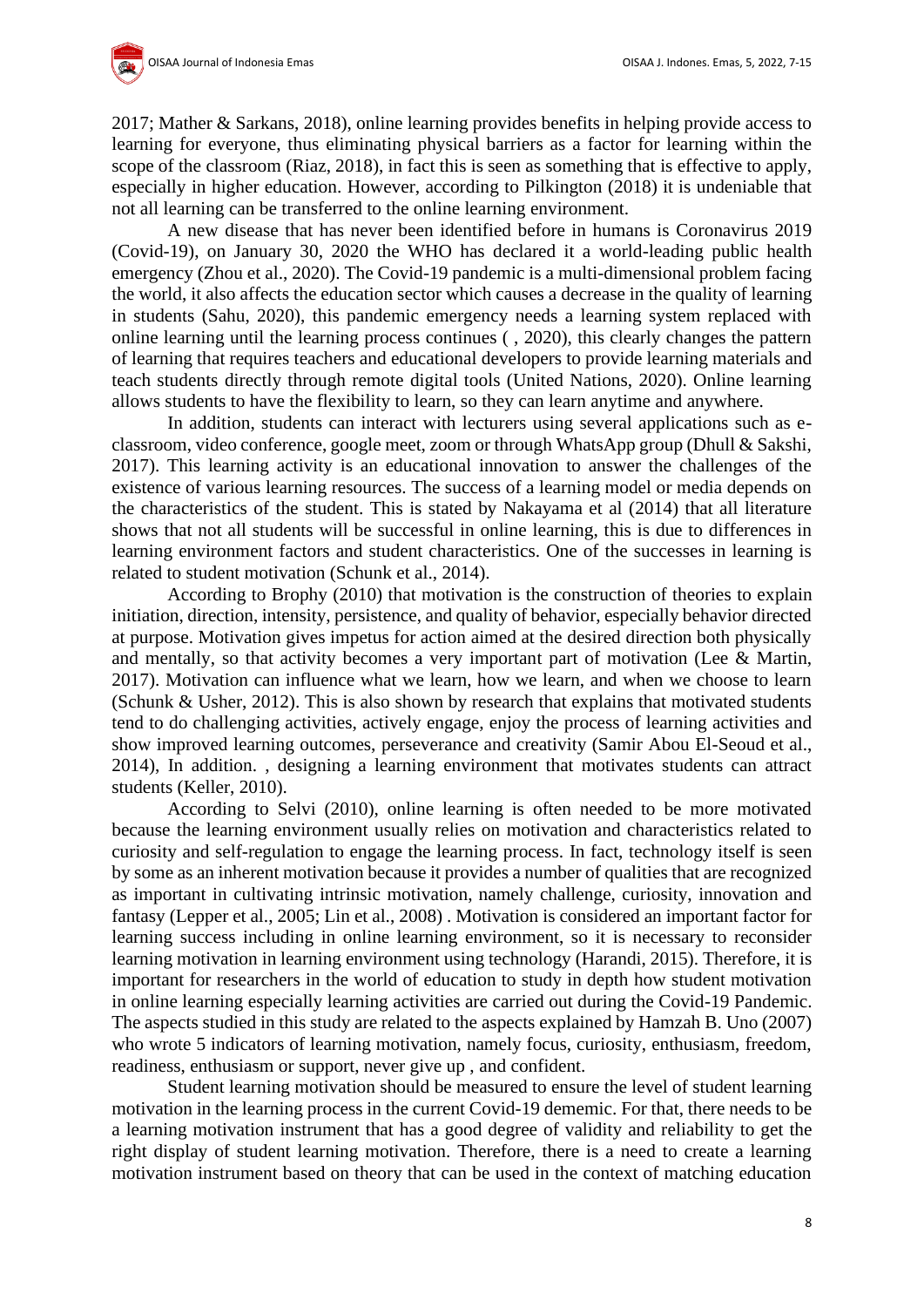

in general, especially at the Sultan Idris University of Education (UPSI). The study objects in this study are determine the validity of the Learning Motivation Instrument (I-MABAR) construct and determining the reliability of Learning Motivation Instruments (I-MABAR).

### **METHODOLOGY Study Design**

The approach of this study is a quantitative approach. The design of this study is a survey study using question search method. This form of study was chosen after taking the views of scholars who say that research studies that use well-known research questions in the field of education due to the factor of trying to study almost all problems and problems, become efficient and save time and money (Creswell 2017).

## **Sampling**

This pilot study involved 36 students from Sultan Idris University of Education (UPSI) as a sample of the study. The sampling technique used is simple sampling, that is, not random sampling, as it takes into account the suitability and readiness of students to answer research questions. This sampling technique was chosen because it is suitable for cloning studies, preliminary analysis and aims to provide a rough overview of the phenomena found in the study population and guide researchers through in-depth studies (Cresswell 2005). The study sample is limited to students at UPSI only. The research technique used is through the circulation of search questions using google form.

## **Instruments**

In this study, the researcher has changed the instrument developed by Maknunatin E. (2010), which is an instrument to measure learning motivation. The selection of this instrument is to determine the validity and reliability of the learning motivation instrument for students in the current Coved-19 pandemic. The first part of the instrument contains items related to the background of the sample such as gender, semester age and program / course. The second part discusses the Learning Motivation Instrument (I-MABAR) which represents twenty-four items instead of the five main constructs. Table 1 shows the constructs that were altered through literature review.

| No | <b>Construct</b>                             | Item      | No. Item |
|----|----------------------------------------------|-----------|----------|
|    | There is a desire to Succeed                 | $1 - 5$   |          |
|    | There are motivations and needs in learning  | $5 - 10$  |          |
|    | There are hopes and dreams for the future    | $11 - 15$ |          |
|    | There is an appreciation in learning         | $15 - 20$ |          |
|    | There are interesting activities in learning | 21 - 24   |          |

Table 1: *Summary of number of items by construct*

For the measurement of the Learning Motivation instrument (I-MABAR), a fivepoint Likert scale was used, as shown in Table 2 below.

Table 2: *Content Measurement Scale of Learning Motivation Instrument* (I-MABAR)

| <b>Strongly disagree</b> | Do not agree Not sure | Agree | <b>Strongly agree</b> |
|--------------------------|-----------------------|-------|-----------------------|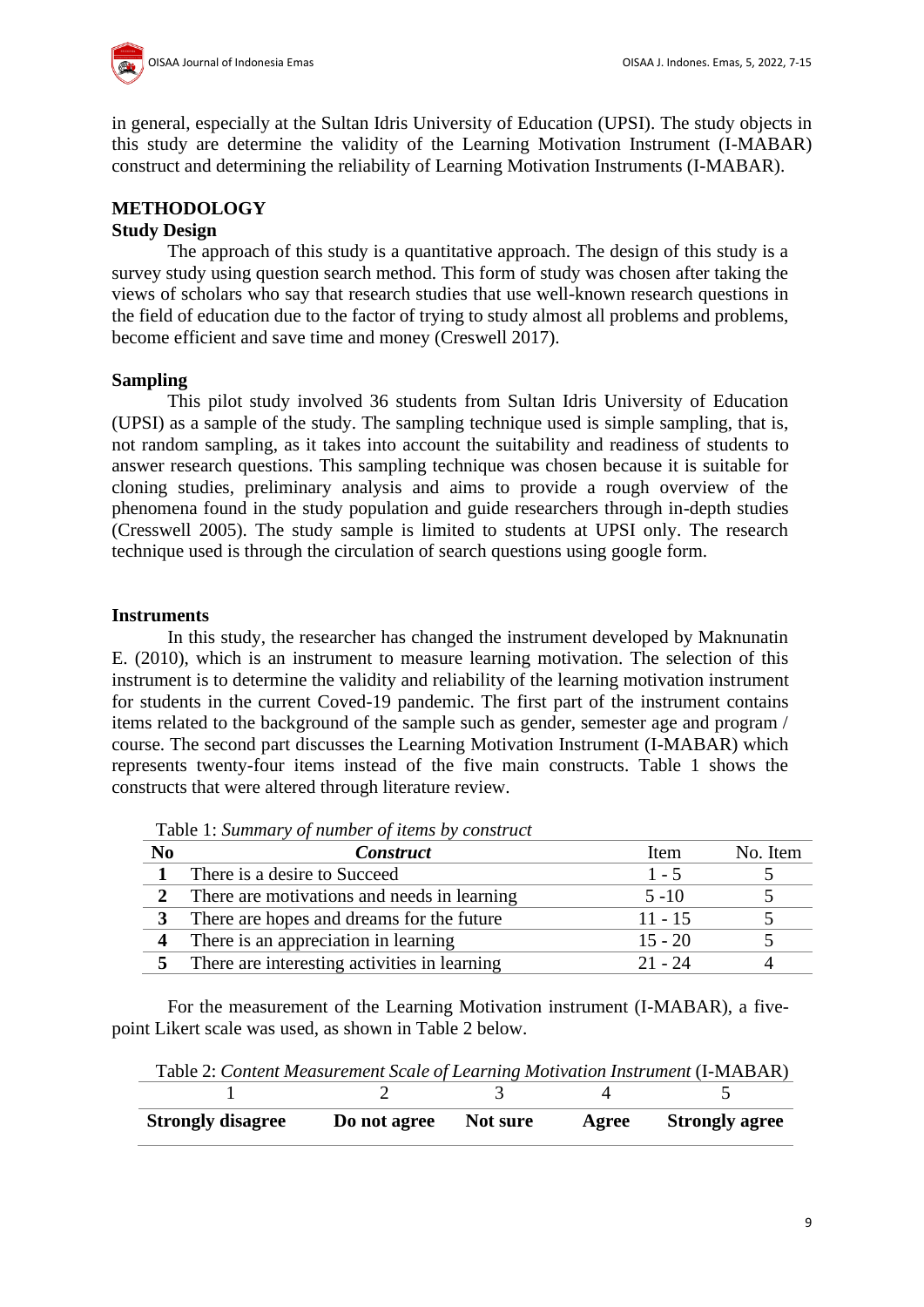

The choice of 5 point scale is because not too little and not too much. According to Chua Y. (2014), the advantages of Likert scale are easy to manage and use, items are easy to answer by respondents and the data collected has higher reliability than other scales such as Thurstone and Guttman. In addition, too much scale will make it difficult for respondents to differentiate and will provide a lot of disruption in the validity of data scores (Kelly & Kenneth, 2006; Linacre, 2005; and Fleiss, 1971).

There is no neutral choice because respondents are given the option to leave an answer if they are not confident in their choice. Findings of the validity of the instrument construct, analyzed by comparing the validity results according to the interpretation of the coefficients shown in the table below:

| <b>Correlation Coefficient Value</b> | <b>Coefficient Interpretation</b>                                                                      |
|--------------------------------------|--------------------------------------------------------------------------------------------------------|
| $0.01 - 0.09$                        | Boleh diabaikan                                                                                        |
| $0.10 - 0.29$                        | Rendah                                                                                                 |
| $0.30 - 0.49$                        | sederhana kuat                                                                                         |
| $0.50 - 0.69$                        | Kukuh                                                                                                  |
| $0.70 - 0.99$                        | Sangat tinggi                                                                                          |
| 1.00                                 | Sempurna                                                                                               |
|                                      | $C_{\text{turbain}}$ $D_{\text{cubic}}$ IIC (dalam Charal $D_{\text{c}}$ $C_{\text{turbain}}$ II 2010) |

Table 3: *Correlation Values and Relationship Strength Levels*

Sumber: Davies, I.I.C (dalam Ghazali D & Sufean H. 2018)

Next, on the results of the reliability of the instrument, will be interpreted according to the interpretation proposed by Dermoott & Sarrela (in Ghazali D & Sufean H. 2018), where the high alpha value index score (skor)  $a = .65$  to .95 has high reliability. On the other hand if the value of low alpha coefficient  $a = .60$  indicates the level of ability of the study instrument item to measure constructs or concepts in the study is low.

## **Data analysis**

All data obtained from the questionnaire will be analyzed using SPSS Computer Program 23.0 (*Statistical Package for Social Science 23.0*).

Data analysis is done according to the set objectives of the study, such as the objectives of the study:

- a) Determining the validity of the Learning Motivation Instrument (I-MABAR) construct. The objectives of this study will be analyzed using Bivariate Correlation analysis, meaning to determine the correlation between items and items and between items with total score.
- b) Determining the Reliability of Learning Motivation Instruments (I-MABAR). The objectives of this study, will be analyzed using Cronbach's alpha analysis. Cronbach's Alpha procedure is used to calculate the reliability coefficients of the questionnaire items through internal consistency rates (Ghazali D. & Sufean H., 2018). Cronbach's Alpha coefficient can also be used to measure the reliability of an instrument if 5 Likert scales from ordinal data are used.

## **FINDINGS**

This section of researchers reports the findings of a pilot study analysis related to the validity and reliability of the Student Learning Motivation instrument at the time of the coved-19 pandemic.

## **Validity of Student Learning Motivation Instrument (I-MABAR)**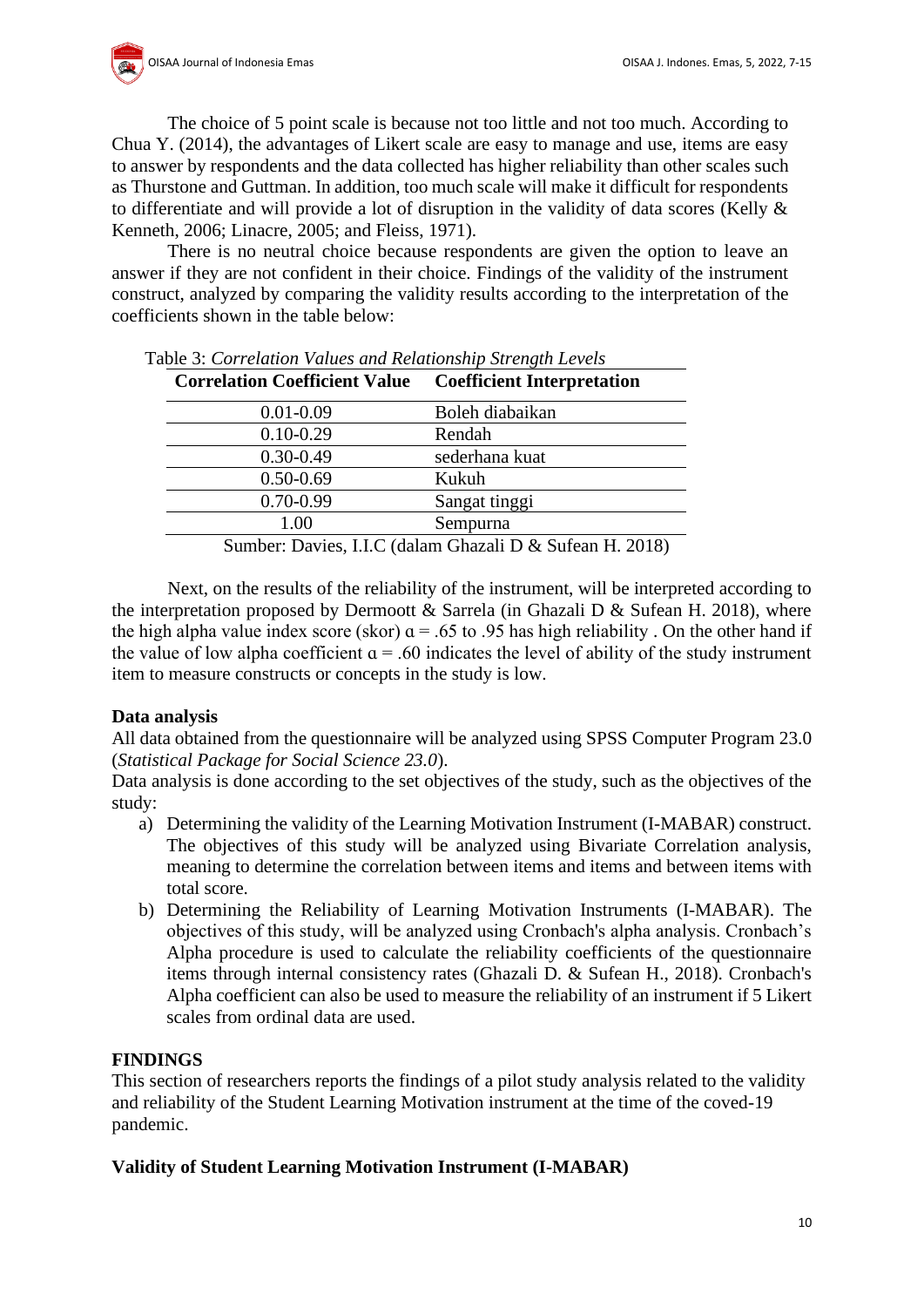

Findings of the correlation value of each item from each construct, can be seen in the total score. This can be seen through table 4, table 5, table 6, table 7, table 8 as follows:

| <b>Item</b>    | B1   | B2   | <b>B3</b> | B4   | <b>B5</b> | <b>Total B</b> |
|----------------|------|------|-----------|------|-----------|----------------|
| B1             |      |      |           |      |           | .759           |
| B <sub>2</sub> | .658 |      |           |      |           | .900           |
| B <sub>3</sub> | .475 | .731 |           |      |           | .812           |
| <b>B4</b>      | .582 | .705 | .655      |      |           | .862           |
| B <sub>5</sub> | .418 | .619 | .513      | .583 |           | 773            |

Table 4: *Correlation Value of Constructed Items There is a Desire to Succeed*

Based on the calculation of the validity results of the construct shown in table 4, using the analysis of Bivariate Correlation assisted SPSS version 23. It is known that the correlation value of the total of each item with significance level 0.01 and 0.05 level (2-tailed) is .759 to .900. This indicates that all items in this instrument have a very high validity value and are within an acceptable range of values.

Table 5: *Correlation Values of Constructed Items There are Encouragement and Needs in Learning*

| Learning       |      |      |      |      |    |                |
|----------------|------|------|------|------|----|----------------|
| <b>Item</b>    | C1   |      | C3   | C4   | C5 | <b>Total C</b> |
| C1             |      |      |      |      |    | .789           |
| C2             | .726 |      |      |      |    | .902           |
| C <sub>3</sub> | .612 | .725 |      |      |    | .870           |
| C4             | .515 | .734 | .669 |      |    | .855           |
| C <sub>5</sub> | .417 | .573 | .588 | .637 |    | .753           |
|                |      |      |      |      |    |                |

The table above shows that the correlation value of the total of each item with a significance level of 0.01 and 0.05 level (2-tailed) is .753 to .902. This indicates that all items in this instrument have a very high validity value and are within an acceptable range of values.

Table 6: *Correlation Values of Constructed Items There are Hopes and Dreams for the Future*

| <b>Item</b>    | D1   | $\mathbf{D}2$ | D <sub>3</sub> | D4   | $\mathbf{D}5$ | <b>Total D</b> |
|----------------|------|---------------|----------------|------|---------------|----------------|
| D1             |      |               |                |      |               | .844           |
| $\mathbf{D}2$  | .725 |               |                |      |               | .830           |
| D <sub>3</sub> | .318 | .271          |                |      |               | .595           |
| D <sub>4</sub> | .505 | .582          | .161           |      |               | .700           |
| $\mathbf{D}5$  | .545 | .498          | .396           | .308 |               | .716           |

The table above shows that the correlation value of each total item with significance level 0.01 and 0.05 level (2-tailed). In item D3 is .595. This indicates a strong, yet acceptable, correlation value. While at the total value of items  $D1 = .885$ ,  $D2 = .830$ ,  $D4 = .700$  and  $D5 =$ .716. This indicates a very high validity value and is within an acceptable range of values.

Table 7: *Construction Item Correlation Values There Is Appreciation In Learning*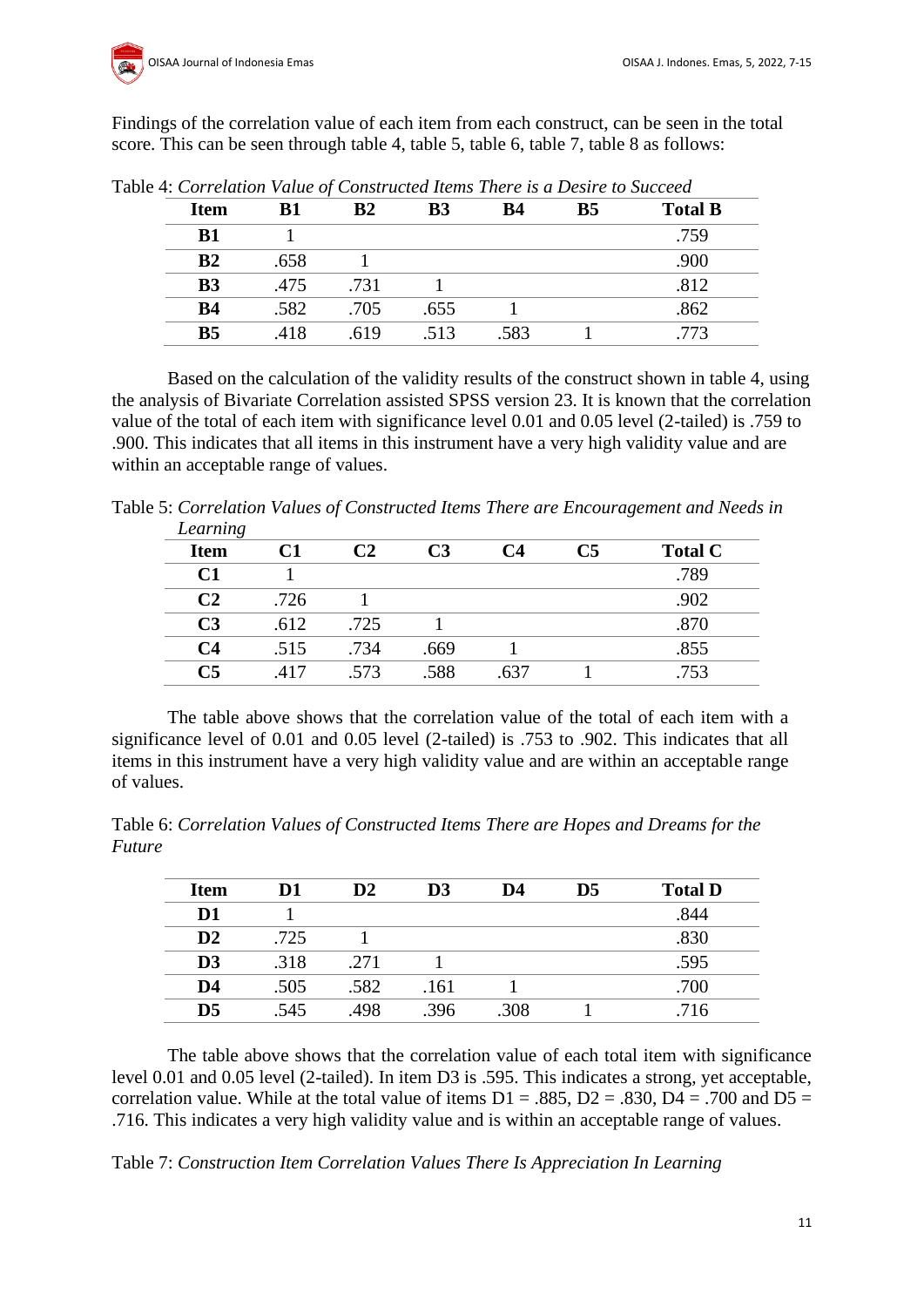| <b>Item</b> | E1   | E2   | E3   | E4  | E5 | <b>Total E</b> |
|-------------|------|------|------|-----|----|----------------|
| E1          |      |      |      |     |    | .590           |
| E2          | .385 |      |      |     |    | .833           |
| E3          | .370 | .629 |      |     |    | .858           |
| E4          | .411 | .616 | .697 |     |    | .852           |
| E5          | .086 | .588 | 639  | 597 |    | 744            |

The table above shows that the correlation value of each total item with significance level 0.01 and 0.05 level (2-tailed). In item E1 is .590. This indicates a strong, yet acceptable, correlation value. While at the total value of items  $E2 = .833$ ,  $E3 = .858$ ,  $E4 =$ .852 and  $ES = .744$ . This indicates a very high validity value and is within an acceptable range of values.

Table 7: *Correlation Values of Constructed Items There Are Interesting Activities in Learning*

| $\cdot$<br><b>Item</b> | F1   | F2   | F3   | F4 | <b>Total F</b> |
|------------------------|------|------|------|----|----------------|
| F1                     |      |      |      |    | .889           |
| F2                     | .751 |      |      |    | .739           |
| F3                     | .676 | .519 |      |    |                |
| F4                     | 328  | 144  | .316 |    |                |

The table above shows that the correlation value of each total item with a significance level of 0.01 (2-tailed). At the total value of items  $F1 = .889$ ,  $F2 = .739$ , and  $F3 = .820$ . This indicates a very high validity value and is within an acceptable range of values. While the F4 item is .622. This indicates a strong, yet acceptable, correlation value.

### **Reliability of Learning Motivation Instruments (I-MABAR)**

The findings of the pilot study analysis related to the reliability of the Student Learning Motivation instrument at the time of the coved-19 pandemic.

Table 8: *Findings of Instrument Reliability Analysis of each construct item*

| <b>Instrumen</b>           | Crobach's Alpha | <b>Interpretasi</b> |
|----------------------------|-----------------|---------------------|
| <b>Learning Motivation</b> | .944            | <b>High</b>         |
| Instrument (I-MABAR)       |                 |                     |

Based on table 8 above, it shows that Cronbach's Alpha Value for all constructs in the Learning Motivation Instrument (I-MABAR) shows a high reading of .944. This shows that all items in this instrument have good reliability values and are in the accepted range.

### **DISCUSSION**

The validity and reliability of the instrument is very important to maintain accuracy from being exposed to defects. The higher the value and level of validity and reliability of the instrument the more accurate the data will be obtained to produce a good and quality study (Ghazali D. & Sufean H., 2018).

I-MABAR stands for Learning Motivation Instrument. I-MABAR is an adapter for learning motivation items according to the student learning process during the Covid-19 pandemic. Initially, this instrument has passed the expert approval stage, which means that the instrument items are suitable for use. Next, the validity and reliability of the MABAR instrument was tested through a pilot study involving 36 students at UPSI and the analysis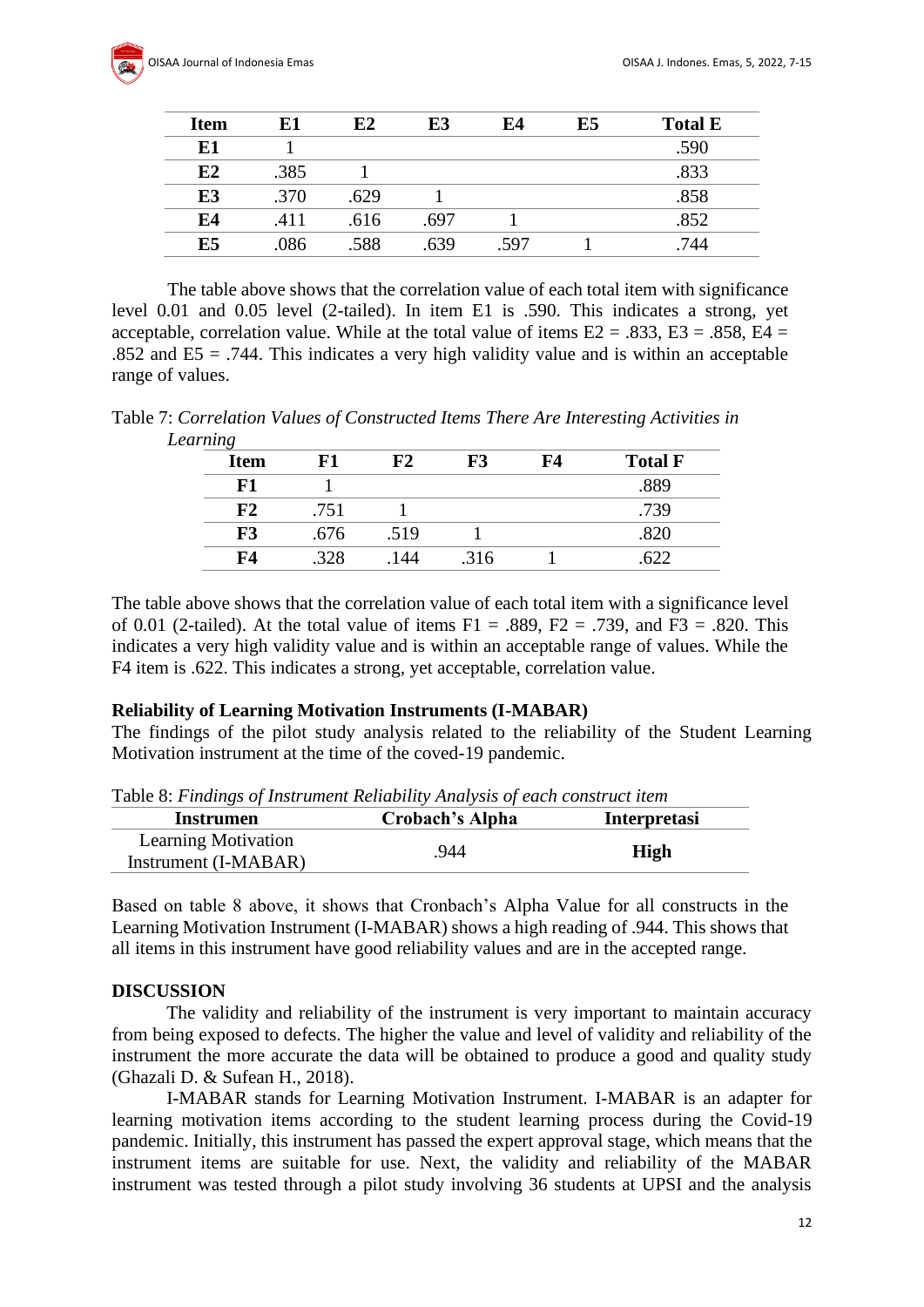

process using Bivariate Correlation analysis, to find the validity value of the construct. As for finding the reliability value using Cronbach Alpha analysis.

The main objective of this study is to determine the validity and reliability of learning motivation instrument (I-MABAR). The findings of the study show that 24 instrument items from the five main constructs of I-MABAR have a very high total item correlation value. However, there are two total instrument items that have a strong correlation value namely items D3 and E1. But all items have an acceptable validity value. While the findings of reliability values using Cronbach Alpha analysis have very high values. In accordance with the interpretation proposed by Dermoott & Sarrela (in Ghazali D. & Sufean H. 2018). Therefore, the learning motivation instrument (I-MABAR) for students in online learning on Covid-19 has fulfilled its validity and reliability well.

These findings are in line with the study conducted by Ni Putu Aprilia K. et al 2020. which aims to develop learning motivation assessment instruments in IPA subjects. Found excellent validity value, namely .85 and high reliability i.e. .80. This study is also supported by a study conducted by Sagitasari (2010) and Winda A. (2020) which uses Bivariate Correlation analysis as a validity test and Alpha Cronbach as a test instrument reliability test.

### **SUMMARY**

The pilot study conducted can conclude that validity and reliability are among the important aspects and should be conducted before building a new instrument. This is because a valid instrument will be formed to allow the measurement to be measured with the desired accuracy. To be sure, fine instruments were found to show better reliability features.

The validity and reliability of the instrument indicates that the student learning motivation instrument (I-MABAR) has qualities that can be used to measure learning motivation. The implications of this study are expected to provide contributions and guidance to investigators or educators who want to develop a truly fair and accurate measurement instrument. As well as being able to assist other reviewers in developing student learning motivation instruments according to the current situation during the Covid-19 period.

### **REFERENCES**

- [1] Alessandro, B. (2018). *Digital Skills and Competence, and Digital and Online Learning*. Turin: European Training Foundation.
- [2] Almeida, F., & Simoes, J. (2019). The Role of Serious Games, Gamification and Industry 4.0 Tools in the Education 4.0 Paradigm. *Contemporary Educational Technology*, *10*(2), 120–136. [https://doi.org/10.30935/cet.554469.](https://doi.org/10.30935/cet.554469)
- [3] Aziz Hussin, A. (2018). Education 4.0 Made Simple: Ideas For Teaching. *International Journal of Education and Literacy Studies*, *6*(3), 92-98. [https://doi.org/10.7575/aiac.ijels.v.6n.3p.92.](https://doi.org/10.7575/aiac.ijels.v.6n.3p.92)
- [4] Brophy, J. (2010). *Motivating Students to Learn* (3th Ed). Routledge, Abingdon-on-Thames. Creswell, J. W. (2010). *Research Design: Pendekatan Kualitatif, Kuantitatif, dan Mixed*. Yogyakarta: Pustaka Pelajar.
- [5] Crews, J., & Parker, J. (2017). The Cambodian Experience: Exploring University Students' Perspectives for Online Learning. *Issues in Educational Research*, *27*(4), 697– 719.
- [6] Denker, K. J. (2013). Student Response Systems and Facilitating the Large Lecture Basic Communication Course: Assessing Engagement and Learning. *Communication Teacher*, *27*(1), 50–69. [https://doi.org/10.1080/17404622.2012.730622.](https://doi.org/10.1080/17404622.2012.730622)
- [7] Dhull, I., & Sakshi. (2017). Online Learning. *International Education & Research Journal (IERJ)*, *3*(8), 32–34.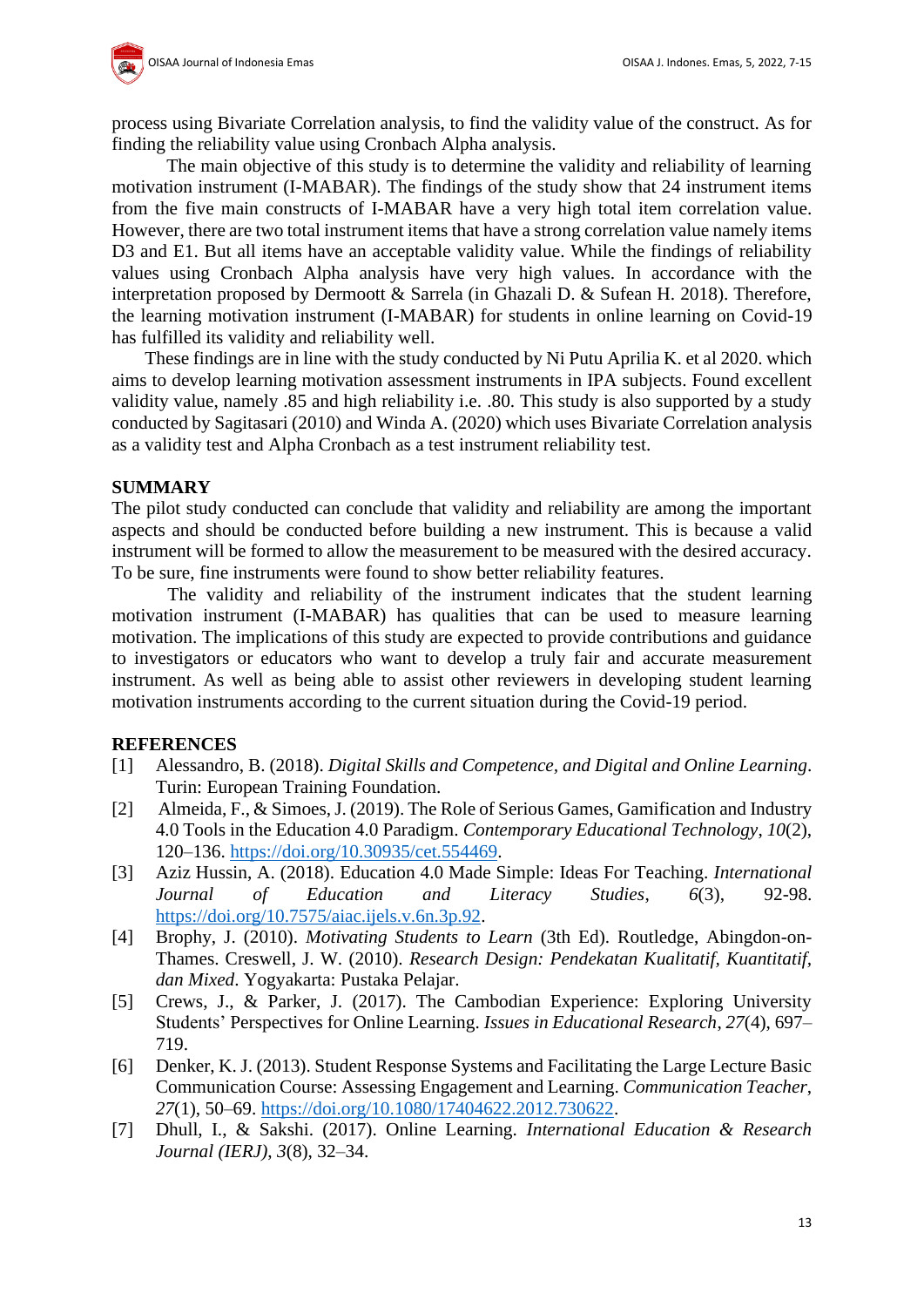- [8] Gamar, M. M., Al Faruq, M. S., & Lina, L. (2018). Challenging the Indonesian Primary Education in Industrial Revolution 4.0 Era. *3rd International Conference on Education Management and Administration (CoEMA 2018)*, *269*, 46–48. [https://doi.org/10.2991/coema-18.2018.12.](https://doi.org/10.2991/coema-18.2018.12)
- [9] Hamzah B. Uno. (2009). *Teori Motivasi dan Pengukurannya Analisis di Bidang Pendidikan*. Jakarta: Bumi Aksara.
- [10] Harandi, S. R. (2015). Effects of E-learning on Students' Motivation. *Procedia - Social and Behavioral Sciences*, *181*, 423–430. [https://doi.org/10.1016/j.sbspro.2015.04.905.](https://doi.org/10.1016/j.sbspro.2015.04.905)
- [11] Husaini, M. (2014). Pemanfaatan Teknologi Informasi dalam Bidang Pendidikan (EEducation). *Jurnal Mikrotik*, *2*(1), 1–5.
- [12] Keller, J. M. (2010). *Motivational Design for Learning and Performance: The ARCS Model Approach*. Spinger.
- [13] Lee, J., & Martin, L. (2017). Investigating Students' Perceptions of Motivating Factors of Online Class Discussions. *International Review of Research in Open and Distance Learning*, *18*(5), 148–172. [https://doi.org/10.19173/irrodl.v18i5.2883.](https://doi.org/10.19173/irrodl.v18i5.2883)
- [14] Lepper, M. R., Corpus, J. H., & Iyengar, S. S. (2005). Intrinsic and Extrinsic Motivational Orientations in the Classroom: Age Differences and Academic Correlates. *Journal of Educational Psychology*, *97*(2), 184–196.<https://doi.org/10.1037/0022-0663.97.2.184>
- [15] Lin, Y.-M., Lin, G.-Y., & Laffey, J. M. (2008). Building a Social and Motivational Framework for Understanding Satisfaction in Online Learning. *Journal of Educational Computing Research*, *38*(1), 1–27. [https://doi.org/10.2190/EC.38.1.a.](https://doi.org/10.2190/EC.38.1.a)
- [16] Mather, M., & Sarkans, A. (2018). Student Perceptions of Online and Face-to-Face Learning. *International Journal of Curriculum and Instruction*, *10*(2), 61–76.
- [17] Mustofa, M. I., Chodzirin, M., Sayekti, L., & Fauzan, R. (2019). Formulasi Model Perkuliahan Daring sebagai Upaya Menekan Disparitas Kualitas Perguruan Tinggi. *Walisongo Journal of Information Technology*, *1*(2), 151. [https://doi.org/10.21580/wjit.2019.1.2.4067.](https://doi.org/10.21580/wjit.2019.1.2.4067)
- [18] Nakayama, M., Mutsuura, K., & Yamamoto, H. (2014). Impact of Learner's Characteristics and Learning Behaviour on Learning Performance during a Fully Online Course. *Electronic Journal of E-Learning*, *12*(4), 394–408. [www.ejel.org.](http://www.ejel.org/)
- [19] Ni Putu Aprilia Krismony, Desak P. P.& I Gusti N. J., (2020). Pengembangan Instrumen Penilaian untuk Mengukur Motivasi Belajar Siswa. Jurnal Ilmiah Pendidikan Profesi Guru Volume 3 Nomor 2 2020, pp 249-257
- [20] Orgaz, F., Moral, S., & Domínguez, C. (2018). Student's Attitude and Perception with the Use of Technology in the University. *Journal of Educational Psychology – Propositos Y Representaciones*, *6*(2), 277–299. [https://doi.org/http://dx.doi.org/10.20511/pyr2018.v6n2.230.](https://doi.org/http:/dx.doi.org/10.20511/pyr2018.v6n2.230)
- [21] Pilkington, O. A. (2018). Active Learning for an Online Composition Classroom: Blogging as an Enhancement of Online Curriculum. *Journal of Educational Technology Systems*, *47*(2), 1–14. [https://doi.org/10.1177/0047239518788278.](https://doi.org/10.1177/0047239518788278)
- [22] Riaz, A. (2018). Effects of Online Education on Encoding and Decoding Process of Students and Teachers. *International Conference E-Learning*, 42–48. [https://files.eric.ed.gov/fulltext/ED590288.pdf.](https://files.eric.ed.gov/fulltext/ED590288.pdf)
- [23] Sahu, P. (2020). Closure of Universities Due to Coronavirus Disease 2019 (COVID-19): Impact on Education and Mental Health of Students and Academic Staff. *Cureus*, *2019*(April). [https://doi.org/10.7759/cureus.7541.](https://doi.org/10.7759/cureus.7541)
- [24] Sagitasari, D. A. (2010). Hubungan Antara Kreativitas dan Gaya Belajar dengan Prestasi Belajar Matematika Siswa SMP. Universitas Negeri Yogyakarta, (September), 174.
- [25] Samir Abou El-Seoud, M., Taj-Eddin, I. A. T. F., Seddiek, N., El-Khouly, M. M., & Nosseir, A. (2014). E-learning and Students' Motivation: A Research Study on the Effect